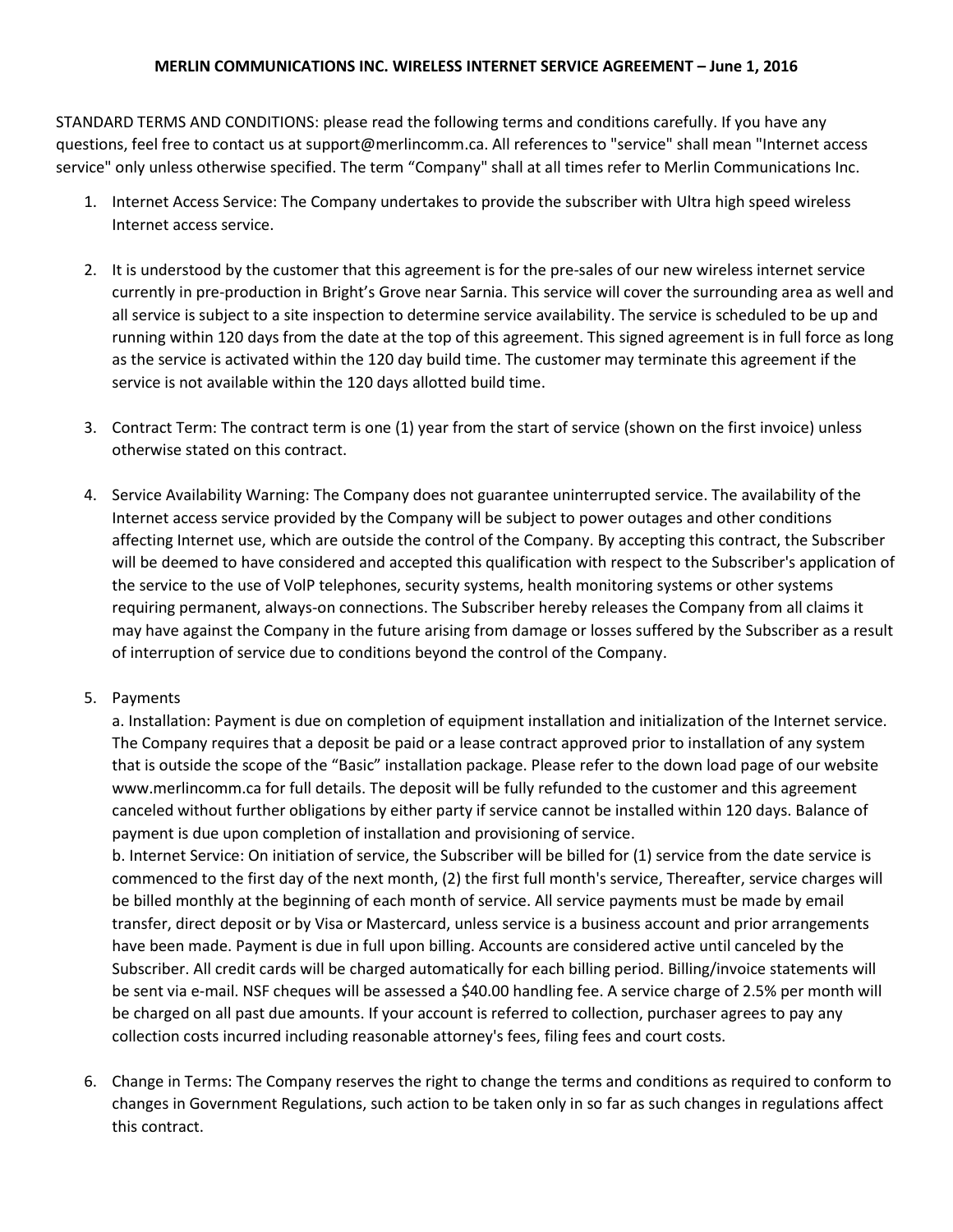- 7. Applicable Law: You agree that this service is governed by the laws of Ontario. You agree that Sarnia, Ontario in which the registered office of the Company is located shall be the forum for any legal action relating to the services provided.
- 8. No Redistribution: You are not permitted to resell or redistribute your Internet connection to other parties without prior written consent. A violation of this term will result in the immediate termination of your account. Hospitality service operators, such as hotels, resorts, clubs, marinas, etc. may provide temporary Internet access to their on-premises paying customers and guests, subject to the overall bandwidth limitations of the service plan herein provided.
- 9. Subscriber responsibility: The Subscriber is responsible for

a. Creating their own back-up copy of any important or critical information that they may have stored on their system or on The Company server.

b. Establishing, maintaining, modifying and protecting your Subscriber name and password.

c. Ensuring that battery backup is available to your radios, routers, etc. during power outages; otherwise your Internet connection will not be available during a power outage.

d. Ensuring equipment is disconnected or suitably protected from lightning strikes or power surges. Subscriber is liable for damage to company's equipment resulting from your failure to protect Company equipment in a prudent manner.

e. Providing adequate virus and spy ware protection to the subscriber's system.

10. Illegal or Inappropriate Use of the Service:

a. Any Internet activity, which references back to the Company or its services in a damaging manner, will result in suspension or termination of account(s). Illegal Internet activity using or referencing to the Company or an account or services provided by the Company will result in immediate termination, possible prosecution, and assessment of legal fees accrued.

b. Subscribers are responsible for the content of messages sent from their account, whether sent as mail or as electronic postings.

c. Subscribers shall not use their account to create or distribute any images, sounds, messages or other material, which are or may be considered in law to be obscene, pornographic, harassing, racist, malicious, fraudulent or libelous, nor use the account for any activity that may be considered unethical, immoral, and illegal or against the public interest.

d. Subscribers shall not intentionally seek information about, browse for, obtain copies of or modify files, passwords, tapes or any electronically or digitally formatted or stored information belonging to other individuals, businesses or corporations, no matter where they are located, unless specifically authorized to do so by the owners of or persons having control over such information.

e. Subscribers shall not attempt to decrypt any encrypted material unless authorized to do so.

f. The use of your account to send out any bulk and or unsolicited e-mail, commercial or otherwise (spamming), is strictly prohibited. Bulk e-mail (spamming) is defined as identical or similar e-mail messages sent to 25 or more recipients where the recipient has not specifically requested such e-mail. Any violation of this policy may result in the immediate termination of your account, at the sole discretion of the Company If you violate this spamming policy, you will be assessed the following fines and penalties, which you hereby agree to pay: i. First offense: \$100.00 ii. Second offense: \$500.00 and automatic termination of your account

g. The posting of any advertisement or other commercial solicitation to any newsgroup is prohibited. Posting to any newsgroup in contravention of the newsgroup charter is prohibited. The Company reserves the right to determine whether a post constitutes a prohibited act. The posting of a single article or substantially similar articles to an excessive number of newsgroups or mailing lists, or continued posting of articles that are off-topic is strictly prohibited. A posting will be considered off-topic when it provokes complaints from the regular readers of the newsgroup or is deemed so by the Company.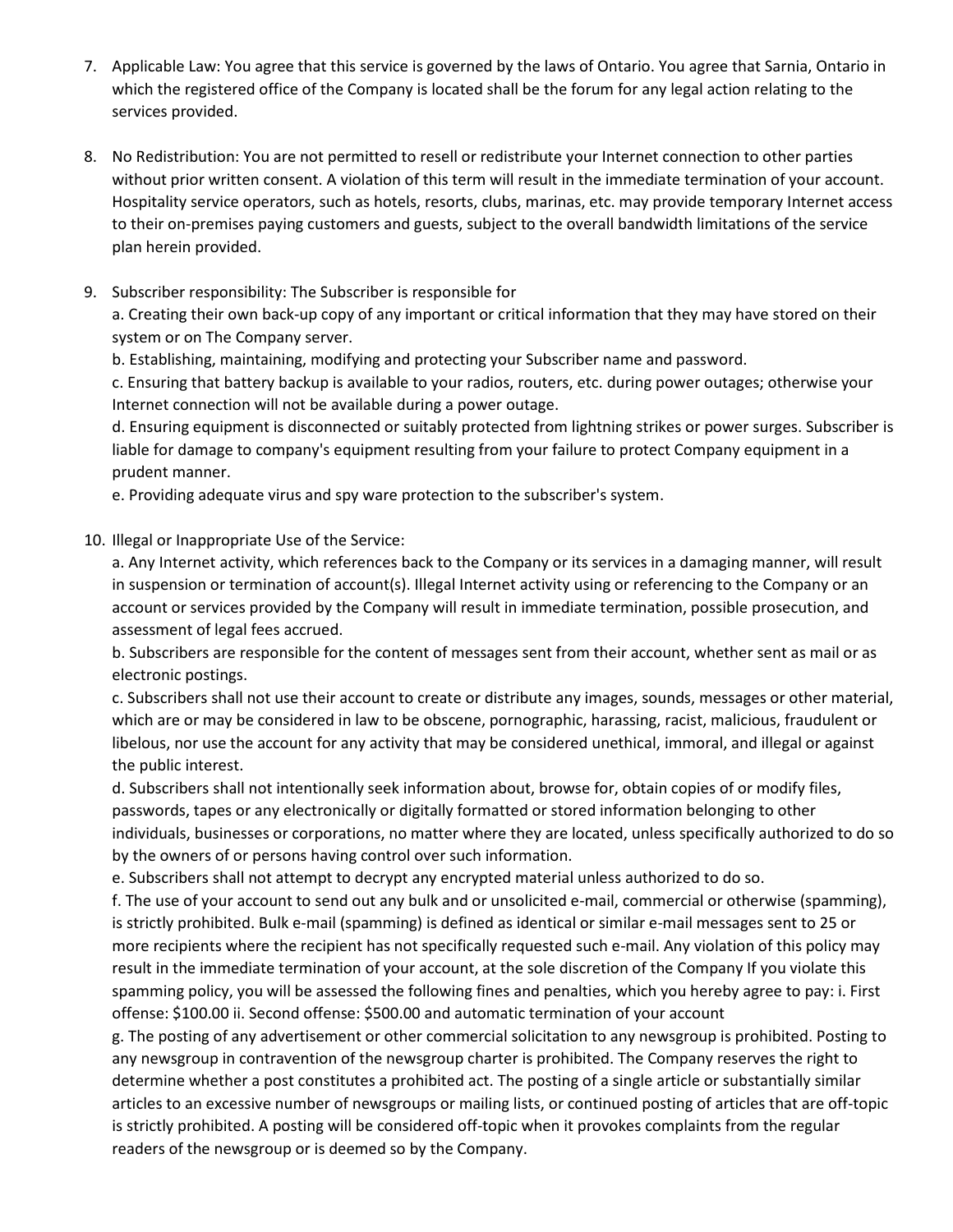h. Impersonating another Subscriber or otherwise falsifying one's Subscriber name in e-mail or any post to any newsgroup or mailing list is strictly prohibited.

i. A violation of any term in this section will result in the immediate termination of your service.

- 11. Remedies and Penalties: The actions the Company takes may include account suspension or termination. The Company does not issue any credits for accounts canceled due to breach by the subscriber of any term or condition of this contract. The Company reserves the right to refuse service to anyone at any time for any reason. In addition to any other fees and penalties that may be assessed by the Company, as provided herein, you shall be held liable for any and all costs incurred by the Company as a result of your violation of any terms and conditions of this Agreement. This includes, but is not limited to, attorney's' fees and costs resulting from Postmaster responses to complaints from and the cleanup of unsolicited commercial mailings and/or unauthorized bulk mailings and/or news server violations. The Company's current hourly rate for Postmaster responses to complaints and cleanup of unsolicited commercial mailings and/or unauthorized bulk mailings and/or news server violations is \$150 per hour, with a minimum one (1) hour charge, plus \$1 for each bulk-email or Use net message sent, plus \$1 per complaint received. These rates are subject to change at any time without notification.
- 12. Common Use Policy: The Subscriber agrees that the personnel of the Company and its sub-contractors (together recognized as the "Service Providers") will be allowed at their sole discretion to install, upgrade, repair and maintain the radio transmission equipment (the "Equipment") to:

a) provide service to the Subscriber; and

b) operate the network (including without limitation the Equipment at the Subscriber's premises) for the benefit of, and to provide services to, all Subscribers. The Subscriber specifically agrees to:

a. Provide space sufficient to install the Equipment on its buildings, structures or towers (the "Facilities")

b. Allow the Service Provider free access to the Facilities over the internal road system located on the remainder of the Subscriber's property from a public road abutting the Subscriber's property.

c. Allow the Service Provider to access outdoor Equipment at all times.

d. Where applicable, provide access to the interior of the Facilities during regular hours of operation for the Service Provider to maintain the Equipment, its power and network connections.

e. Provide reasonable care and protection for the Equipment

f. Prevent anyone from moving, altering or modifying the Equipment, its installation and configurations

- 13. Effective Date: This Agreement is effective upon the date it is executed by both parties, whether or not the subscriber uses the Company's services, and continues in full force and effect until service terminated by either party. If either party terminates this Agreement, you are still responsible for any charges on your account
- 14. Termination: If at any time during the term of this contract you fail to abide by all or any of the terms and conditions in this agreement, Merlin Communications Inc. reserves the right to immediately cancel your account. The contract may be terminated at any time for default in payment but fees for the remaining contracted period are due in full. In the event you want to cancel the Service, you must notify the Company in writing, no later than thirty (30) days prior to such cancellation, provided that such cancellation shall be deemed to be effective no earlier than the date upon which the term of this agreement or any subsisting renewal thereof expires. This notice must be e-mailed, faxed or mailed to the Company or otherwise delivered in accordance with the Company's policies.
- 15. Renewal: All contracts other than a seasonal contract will be automatically renewed at the expiry of the term for a further term of the same length unless canceled in writing by the subscriber. Notice of cancellation in respect of contracts having a term of 12 months or longer must be received by Merlin Communications Inc. no later than 30 days prior to expiry of the term. Month to month contracts will be effectively canceled at the end of the